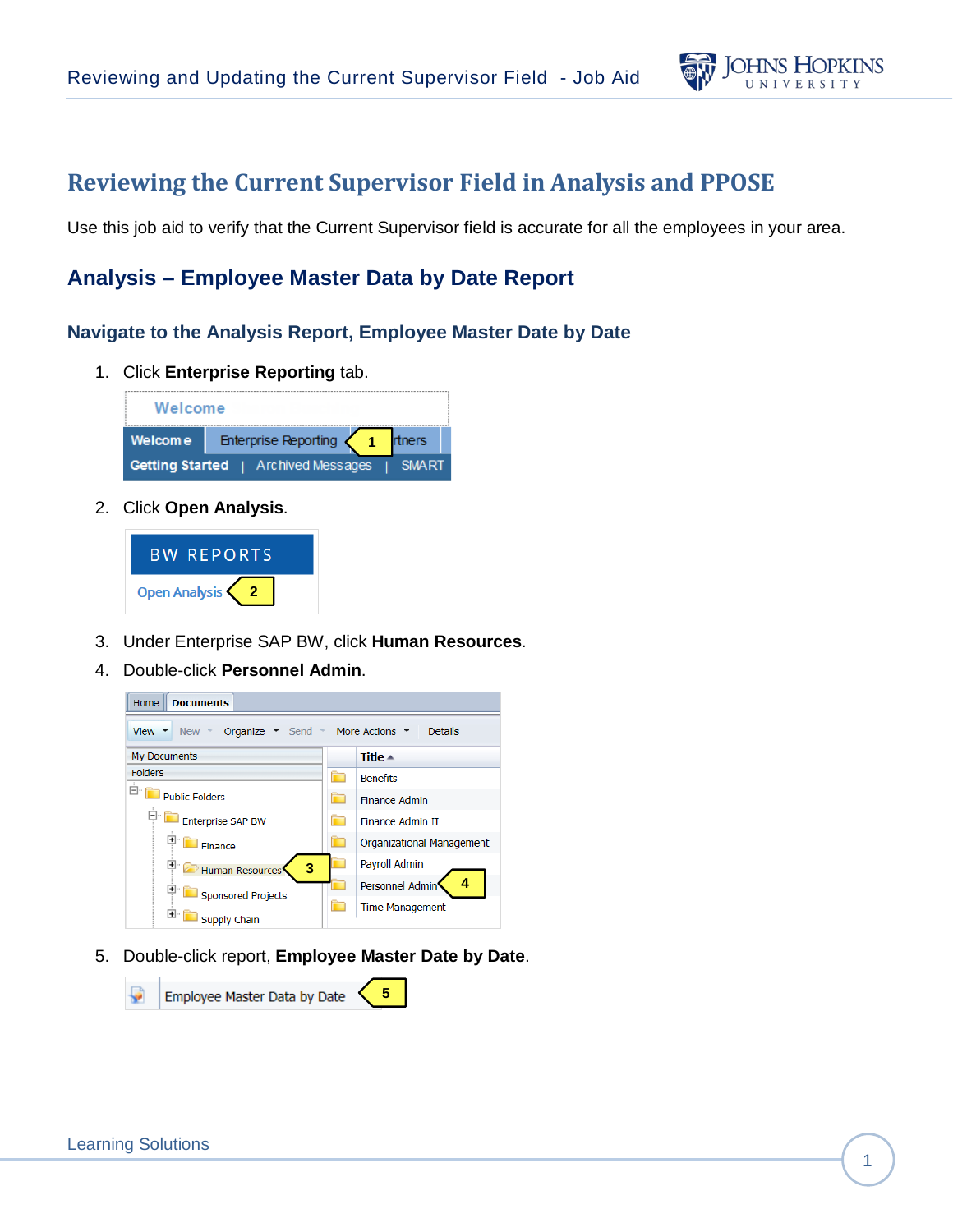

### **Complete the Prompt Screen**

#### *Employment Status*

To include employment statuses, 1: LOA with Pay, 2: LOA Without Pay, 3: Active, and 4: Temporarily Inactive, do the following under Employment Status:

- 1. Use the dropdown to **change Equal to Between**.
- 2. Enter **1** in the lefthand field.
- 3. Enter **4** in the righthand field.

| * Employment Status (Required)<br>▼ |        |                |  |
|-------------------------------------|--------|----------------|--|
| <b>Include</b>                      | values | <b>Between</b> |  |
|                                     |        |                |  |

#### *Organizational Unit*

- 4. Click the **Display Member Selector** button.
- 5. **Check** the Organizational Units you want to view.
- 6. Click **OK**.

| ▼ Organizational Unit (Multiple Single, Optional) |   |
|---------------------------------------------------|---|
| No values selected                                | k |

|   | <b>Member Selector</b>                         |
|---|------------------------------------------------|
|   | ѦҸ                                             |
|   | Hierarchy<br>Display -<br><b>Show Selected</b> |
| 5 | Select Everything                              |
|   | Member (Key: Text)                             |
|   | 1000<br>人<br>t                                 |
|   | 6000<br>t                                      |
|   | 1000<br>٠<br>÷                                 |
|   | 1000<br>t                                      |
|   | v                                              |
|   |                                                |
|   | ncel<br>OK<br>6                                |

### *Personnel Area*

7. Type an **asterisk \*** in the Personnel Area field.

| $\star$ * Personnel Area(Selection Option, Required) |        |       |  |
|------------------------------------------------------|--------|-------|--|
| <b>Include</b>                                       | values | Faual |  |
| ∗                                                    |        |       |  |

#### *Key Date*

8. Enter the **last day of the previous month** in the format yyyymmdd or use the calendar dropdown.

**4**

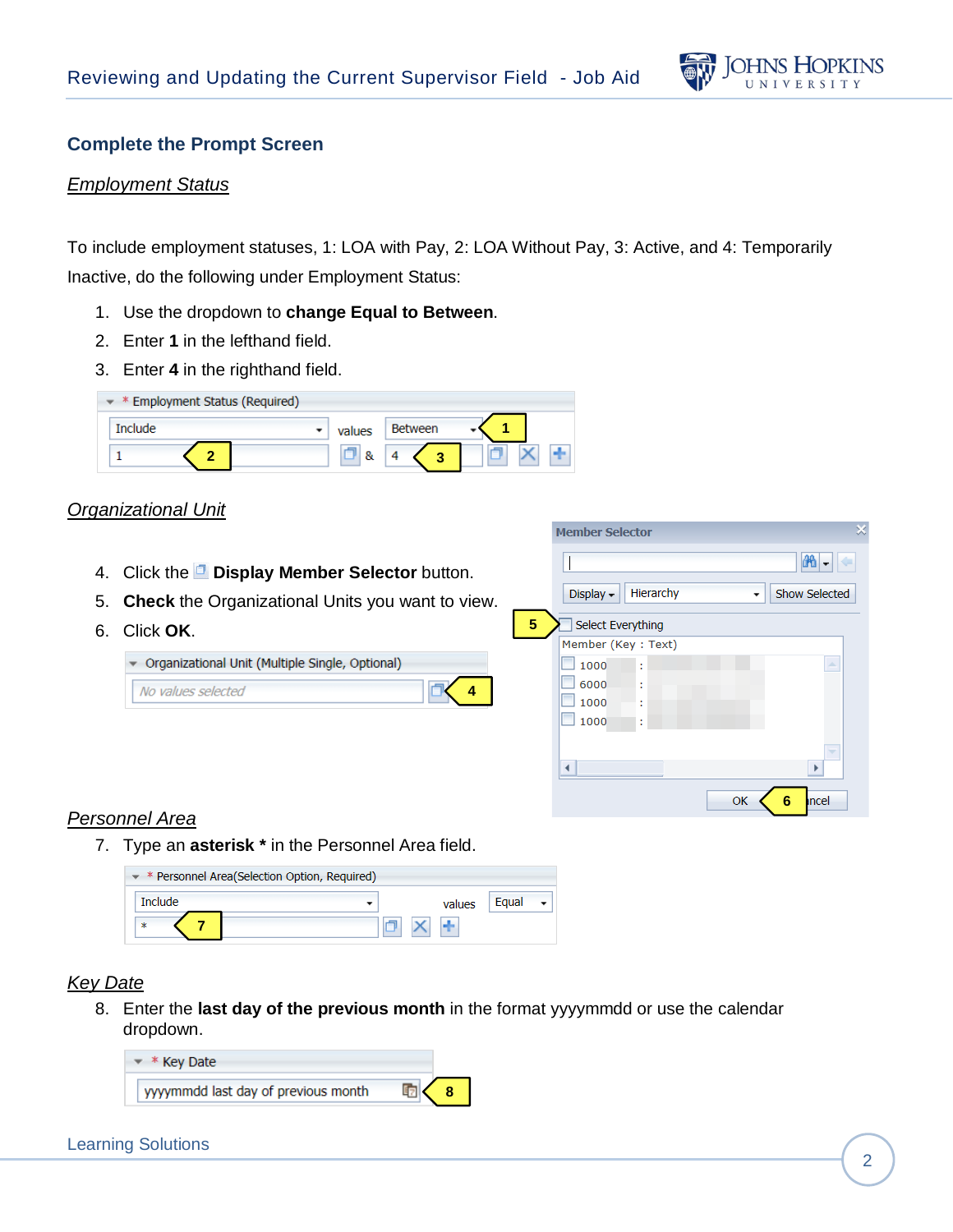

Your completed prompt screen should look like this.

- 1. Check **Save prompt values with workspace**.
- 2. Click **Validate**.
- 3. Click **OK**.

| <b>Prompts</b>                                       |                                                                      |                 |
|------------------------------------------------------|----------------------------------------------------------------------|-----------------|
| <b>Prompt Summary</b>                                | Required<br>Optional<br>All                                          | <b>Variants</b> |
| * ZPA_IS07_Q4001 [SAP Business Ware                  | Employee                                                             |                 |
| <b>Employee:</b><br>∧                                | <b>Employment Status (Required)</b><br>∗                             |                 |
| <b>Employment Status (Require</b><br>$*$ $\bullet$   | Include<br><b>Between</b><br>values<br>$\overline{\phantom{a}}$<br>٠ |                 |
| <b>Organizational Unit (Multiple</b>                 | O<br>Ò<br>$\mathbf 1$<br>4<br>&                                      |                 |
| <b>Personnel Area(Selection Opt</b><br>$*$ $\bullet$ | - Organizational Unit (Multiple Single, Optional)                    |                 |
| <b>Personnel Subarea (Selectior</b>                  | ×                                                                    |                 |
| <b>Employee Group (Selection 0)</b>                  | 1000                                                                 |                 |
| <b>Employee SubGroup (Optiona</b>                    | 6000                                                                 |                 |
| <b>DSM Code (Sel. Optional):</b>                     | 1000                                                                 |                 |
| <b>Key Date:</b><br>$\ast$                           | ×<br>1000                                                            |                 |
| <b>Next Review Date:</b>                             | Personnel Area(Selection Option, Required)                           |                 |
| <b>Oversight Unit:</b>                               | Include<br>Equal<br>values<br>۰                                      | ٠               |
|                                                      | ÷<br>$\ast$                                                          |                 |
|                                                      | Personnel Subarea (Selection Option, Optional)<br>Þ.                 |                 |
|                                                      | Employee Group (Selection Optional)<br>Þ.                            |                 |
|                                                      | Employee SubGroup (Optional)<br>Þ                                    |                 |
|                                                      | > DSM Code (Sel. Optional)                                           |                 |
|                                                      | $*$ Key Date                                                         |                 |
|                                                      | 中<br>20170430                                                        |                 |
|                                                      |                                                                      |                 |
| Save prompt values with workspace                    |                                                                      |                 |
| Required prompts                                     | 10<br>11<br>Validate<br>OK                                           | Cancel          |

**9**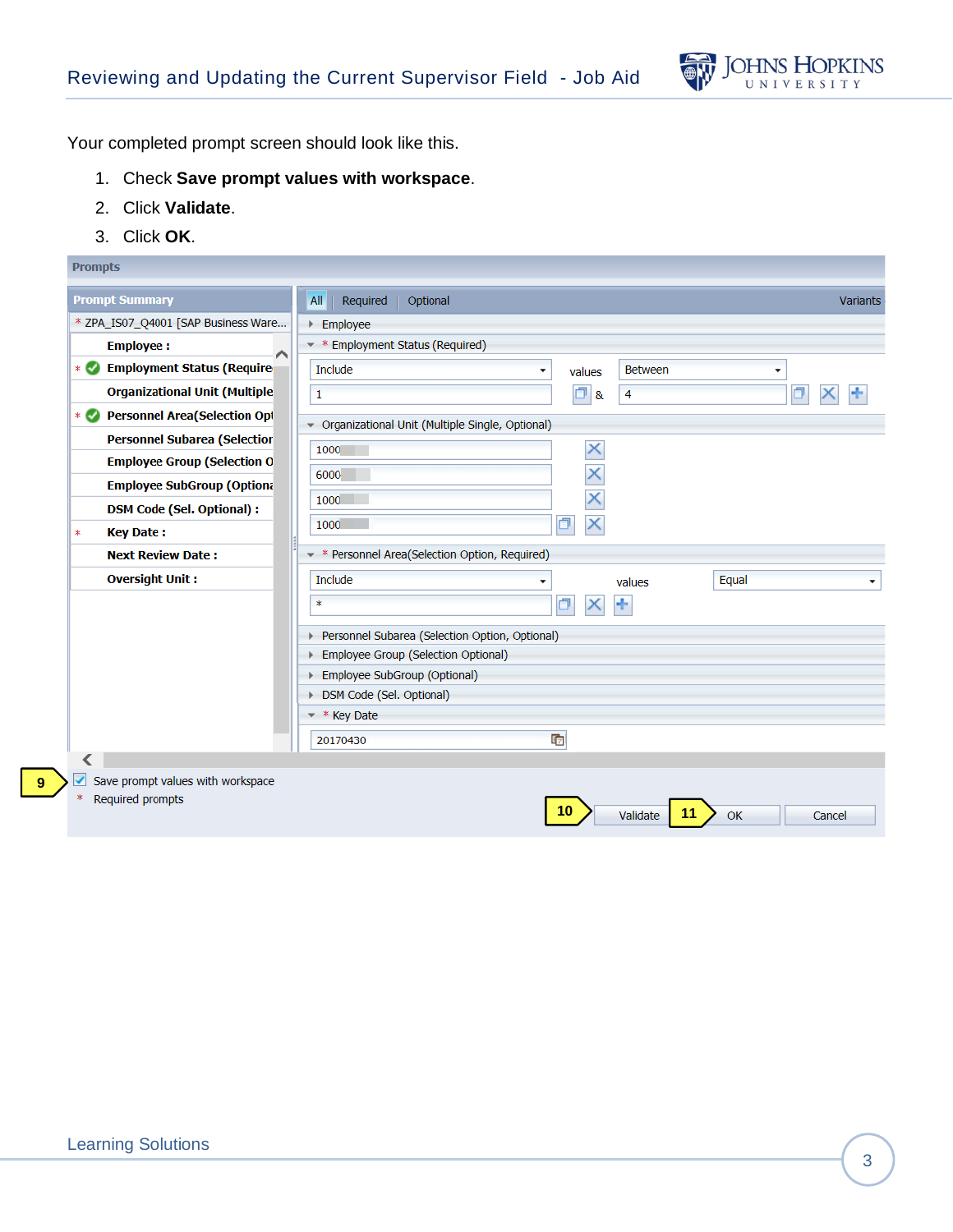

### **Adding Current Supervisor**

- 1. Click **Current Supervisor** in the Data Panel.
- 2. **Drag and drop Current Supervisor into the rows** area of the Layout Panel. For example, you might place it after Employee.

| $\ll$<br>Data *                                   | <b>Layout</b><br>×        |
|---------------------------------------------------|---------------------------|
| $\frac{1}{2}$ $\frac{1}{2}$ Prompts               | <b>Columns</b>            |
| ZPA_IS07_Q4001 [SAP Business Wis                  | <b>Y</b> Key Figures      |
| e in Y<br>>>                                      | 33335<br><b>Rows</b>      |
| Annual Working Hours                              | Employee                  |
| <b>El International Time ID</b><br>$\overline{2}$ | Current Supervisor        |
| Country Grouping                                  | Position                  |
| <b>County</b>                                     | Organizational Unit       |
| <b>Current Supervisor</b><br>1                    | Employee Group            |
| <b>Date of Birth</b>                              | <b>P Next Review Date</b> |
| <b>DSM Code</b>                                   | <b>Employment Status</b>  |

3. Review the **Current Supervisor** field to make sure that it is correct.

| <b>Employee Master Data by Date</b> |                                |
|-------------------------------------|--------------------------------|
| <b>Employee</b>                     | <b>Current Supervisor</b><br>3 |
| 2947 : Adair, Alton                 | #: Not assigned                |
| 3327 : Adamson, Orville             | 2947 : Adair, Alton            |
| 2850 : Albrecht, Devon              | 2947 : Adair, Alton            |
| 5770 : Alonso, Millicent            | 5704 : Brenner, Mayme          |
| 5718 : Alonzo, Ellie                | 2947 : Adair, Alton            |
| 5769 : Arnett, Annabelle            | 5703 : Simpson, Elise          |
| 5733 : Bagley, Dorothea             | 2926 : Post, Earnestine        |
| 2903 : Barnard, Jeannine            | 2926 : Post, Earnestine        |
| 3431 : Bloom, Eliseo                | $#$ : Not assigned             |
| 2929 : Bowie, Rogelio               | 2947 : Adair, Alton            |

**"#: Not assigned" means that** 

**The supervisor's position is vacant**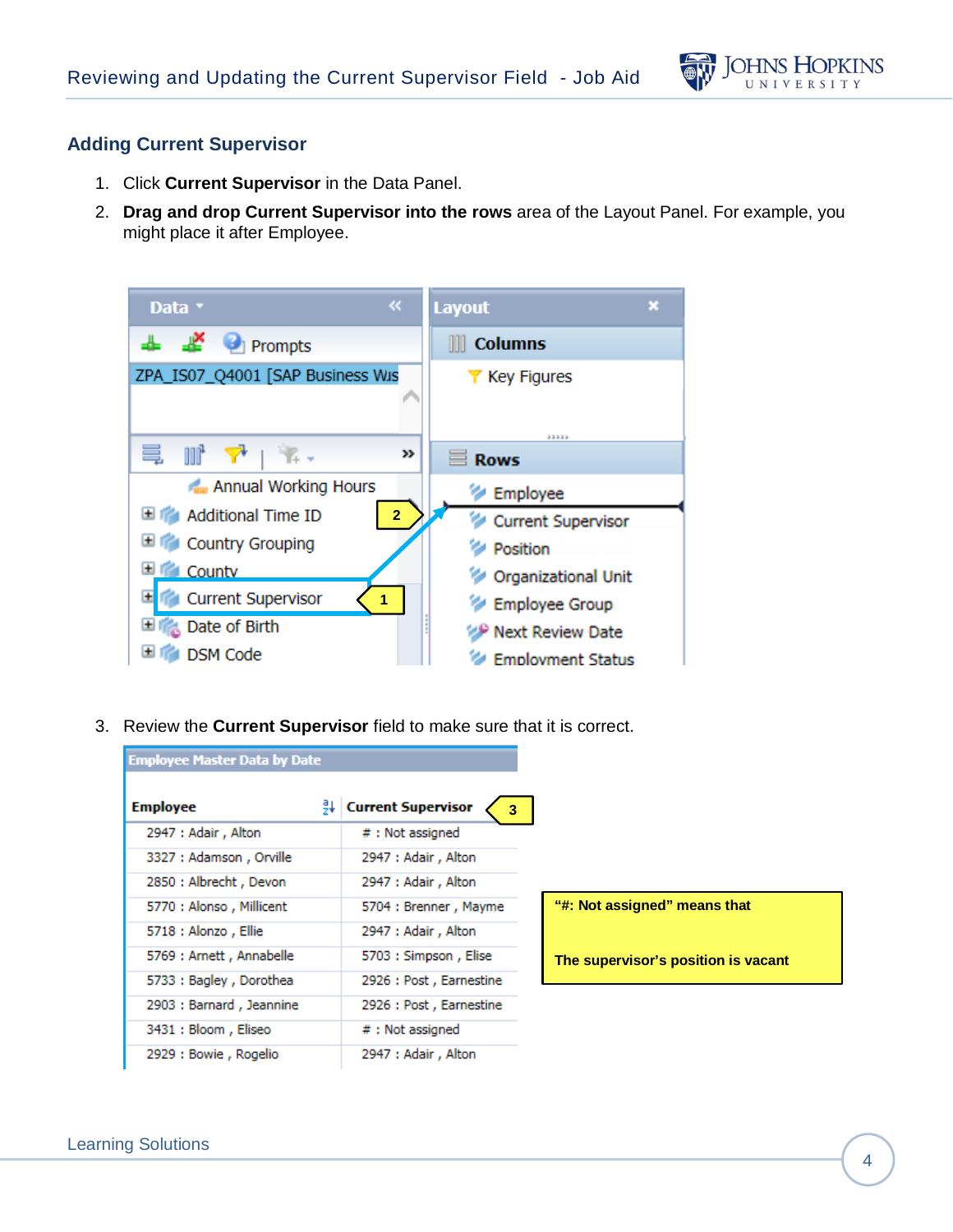

## **PPOSE – Organization and Staffing Display in ECC**

You can also use the Organization and Staffing Display (PPOSE) transaction in ECC to get a list of supervisors for your personnel.

1. From the Easy Access menu in ECC, type **PPOSE** in the transaction box and then hit **Enter** on your keyboard.



2. Click **Organization unit**.



- 3. With Name Field: Replace the \* with an 8-digit **Organization Unit Number**.
- 4. Click **Find**.

| Find Organizational unit |          |   |                                   |
|--------------------------|----------|---|-----------------------------------|
| With name                | 12345678 |   | 3 Replace * with org unit number. |
| Assigned                 |          | ē |                                   |
| to                       |          | 阊 |                                   |
| Object                   |          |   |                                   |
|                          |          |   |                                   |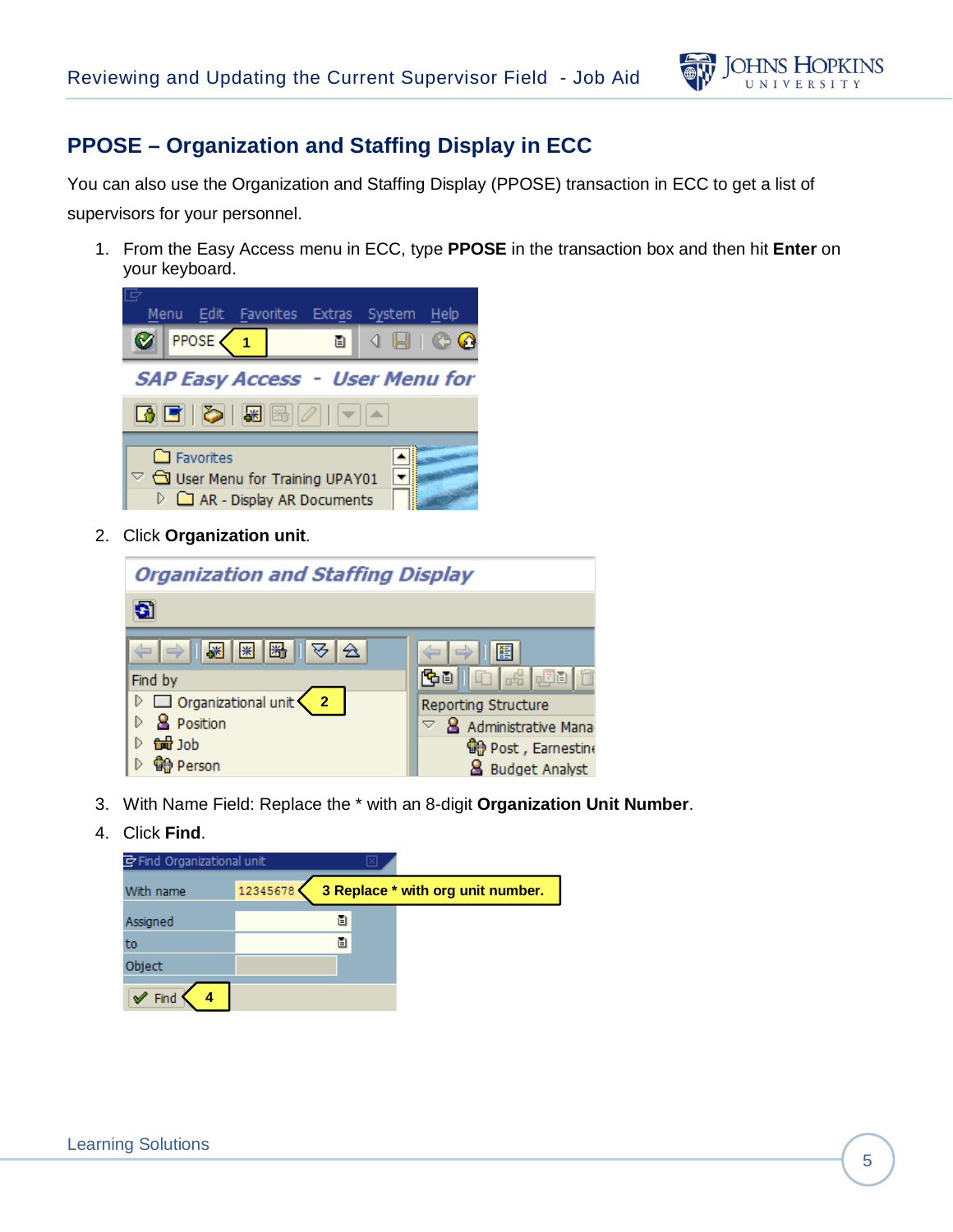

- 5. Double-click the name of the Org Unit in the Hit List.
- 6. Org Unit information will populate on the righthand portion.
- 7. Click the **Goto** button.
- 8. Select **Staff Assignments (List)**.

## **Organization and Staffing Display**



9. Review the information in the **Superior** column to verify that the supervisor information is correct and up to date.

| ⇐                                                                                                         | 僵                   | 啯                  | 05/05/2017 + 3 Months                               |                   |                                     |            |            |
|-----------------------------------------------------------------------------------------------------------|---------------------|--------------------|-----------------------------------------------------|-------------------|-------------------------------------|------------|------------|
| $ 0 $ a a $ 0 $<br>$\mathbf{E}[\mathbf{E}^{\mathrm{H}}]$<br>齫<br>ic di<br><u> AD GD</u><br>q<br>盲目<br>日頃日 |                     |                    |                                                     |                   |                                     |            |            |
|                                                                                                           |                     |                    | Staff assignments SOM Bio Chem Biological Chemistry |                   |                                     |            |            |
| Ic.                                                                                                       | Existen             | Person/user        | Superior                                            |                   |                                     |            | Position   |
| 8                                                                                                         |                     | Adair, Alton       | unoccupied                                          |                   | 9. Review the Superior column.      |            | Unlimite   |
| $\overline{\mathbf{g}}$                                                                                   |                     | Adamson, Orville   | Adair, Alton                                        |                   | S 20000165 05/01/2010               | 01/01/1900 | Unlimite   |
| 8                                                                                                         |                     | Albrecht, Devon    | Adair, Alton                                        |                   | "Unoccupied" means that             |            |            |
| 8                                                                                                         |                     | Ali, Reba          | Post, Earnestine                                    |                   |                                     |            | limite     |
|                                                                                                           |                     |                    | $  \cdot  $                                         |                   | The supervisor's position is vacant |            |            |
| ิิัั                                                                                                      |                     |                    | Details for Organizational unit S                   |                   |                                     |            |            |
|                                                                                                           | Basic data<br>✔     | Account assignment |                                                     | Cost distribution | Quota Planning                      |            | Max Budget |
|                                                                                                           |                     |                    |                                                     |                   |                                     |            |            |
|                                                                                                           | Organizational unit | 1701200099         | SOM Bio Chem Biological Chemistry                   |                   |                                     | 暭          |            |

*Helpful hint:* Click the **Close detail area** button to see more of the list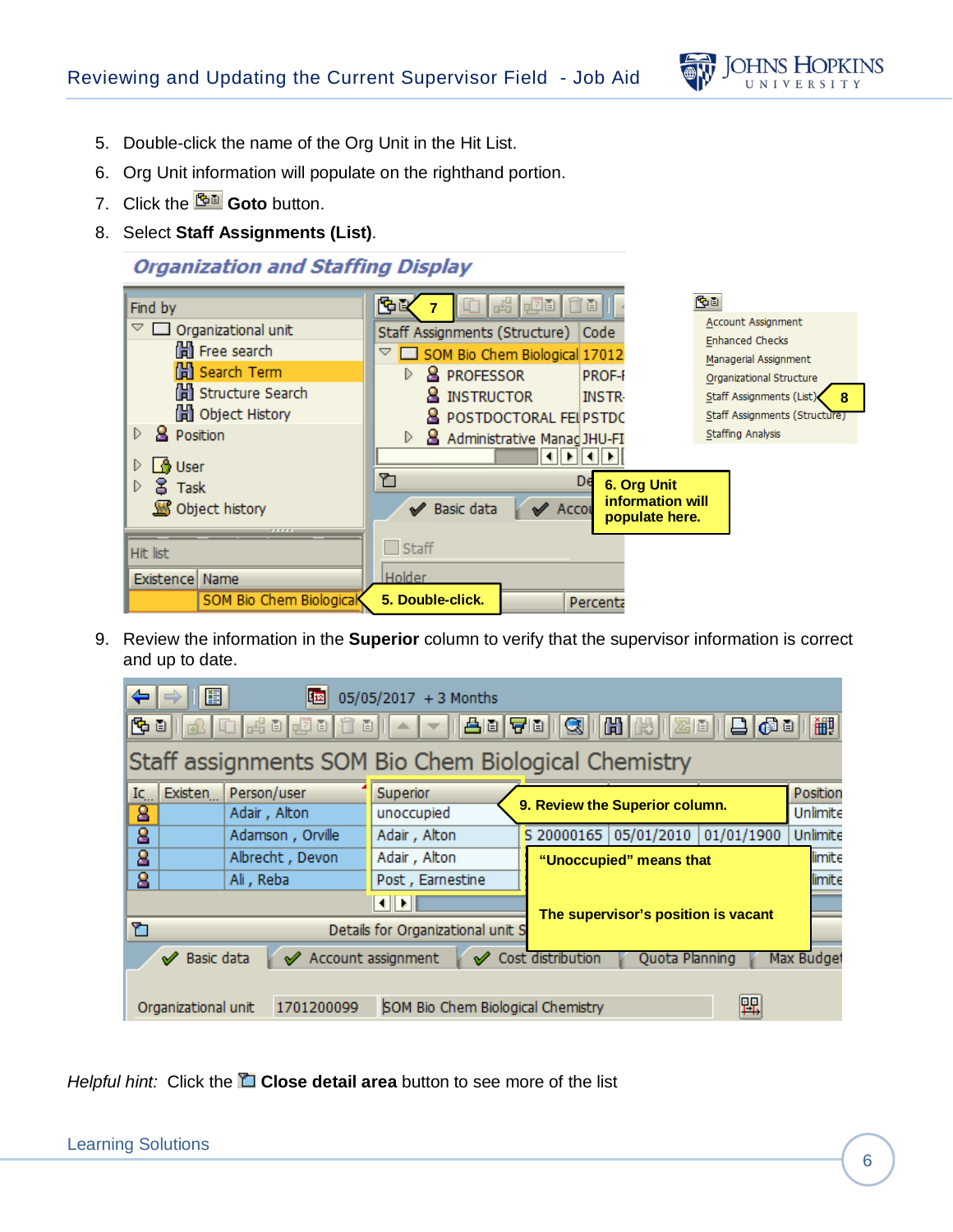

## **Updating the Supervisor (Reports To) Field Using a Position Maintain ISR**

Use the OM-JHU or JHHS Position Maintain/PAC ISR to update the Reports To field on the position belonging to the employee where "#: Not assigned" or "Unoccupied" shows up in your reports.

- 1. Type **zhpa\_isr** in the transaction box on your SAP Easy Access Screen
- 2. Hit **Enter** on your keyboard.



- 3. Select **OM-JHU Or JHHS Position Maintain/PAC** from the dropdown list.
- 4. Enter the **Effective Date**.
- 5. Enter the **Position Number** of the employee who's missing a current supervisor.
- 6. Click **Create ISR (F5)**.

| <b>Internal Service Request</b>     |            |                              |   |
|-------------------------------------|------------|------------------------------|---|
| Create ISR (F5)<br>6                |            |                              |   |
| Internal Service Request Form       |            |                              |   |
| <b>ISR Action</b>                   |            |                              |   |
| Select an action from the following |            | OM-JHU Position Maintain/PAC | 3 |
|                                     |            |                              |   |
| Details                             |            |                              |   |
| Begin Date                          | 07/01/2016 |                              |   |
| Position #                          | 20001234   |                              |   |

7. Click **Continue**.